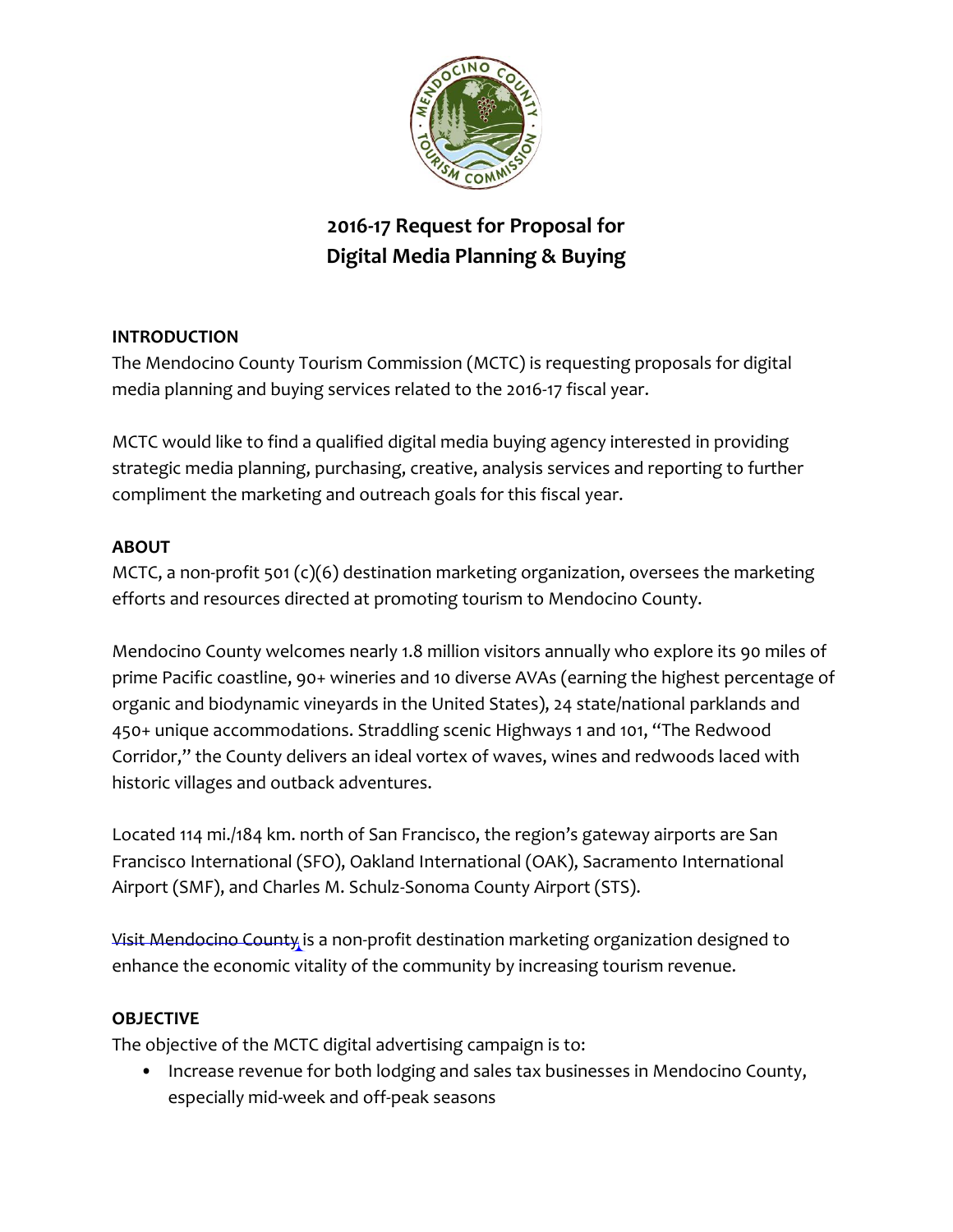

- Compliment the organizational marketing, public relations, sales and outreach planned
- Continual brand awareness to primary and secondary markets
- Increased social engagement with the destin $\bigoplus$ n and its partners
- Reach or exceed the goals set out for 250,000 unique visitors to the VisitMendocino.com website this calendar year

# **GENERAL SCOPE OF WORK**

MCTC is seeking a digital media buying partner to serve as our online media planning resource – inclusive of strategic digital media direction; market analysis; media negotiation and purchasing; budget management; creative services; ongoing & post-buy analysis and reporting.

The selected agency will need to provide the following services:

- Evaluate organizational marketing, public relations and sales plan, including the digital recommendations given for this year
- Develop and implement a digital advertising and promotions program that will achieve the overall organizational objectives
- Identify and recommend the optimum use of advertising media to maximize the impact of a specified budget
- Work with internal and external teams to place advertising in approved mediums
- Track and report on the success and impact of all campaigns on a regular basis agreed upon by both parties

#### **ANNUAL BUDGET**

The annual digital advertising budget for this fiscal year will be \$160,000. The total budget will need to cover all campaign elements including planning, agency fees, production, paid media and any other elements related to your services.

# **AGENCIES CAPABILITIES AND REQUIREMENTS**

To be considered for this partnership, responding agencies should have at a minimum the following:

• Relevant experience in working with destination marketing organizations or tourismrelated businesses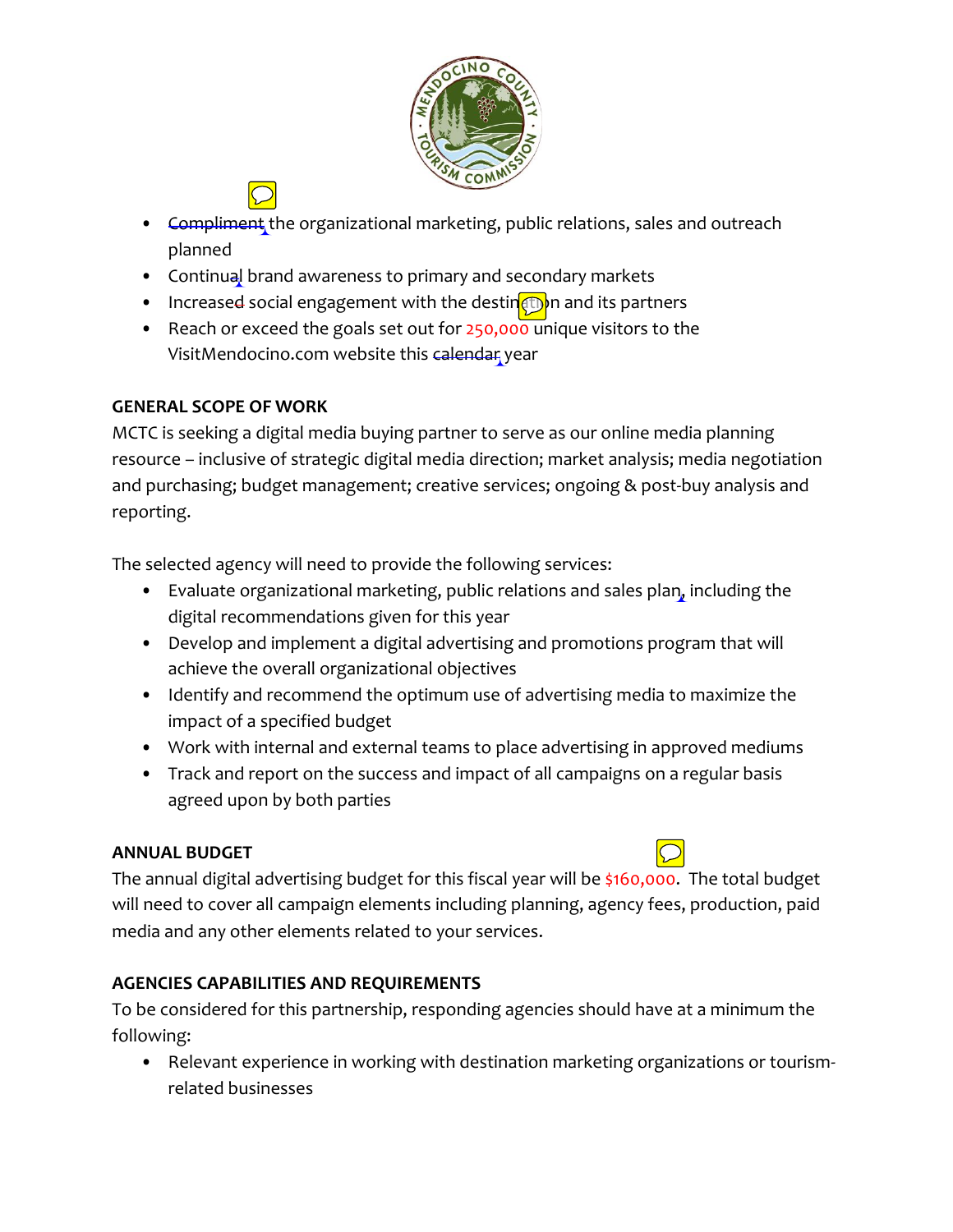

- Strong research and planning capabilities
- Good budget stewardship

#### **PROPOSAL CONTENT**

Please provide the following information in your proposal to better provide us with insight into the capabilities, capacity and philosophy of your agency.

#### *YOUR AGENCY*

Please provide a brief description and/or outline of your agency and team including:  $\boxed{\bigcirc}$ 

- Where are your corporate offices located?
- What is the size and organizational structure of your agency?
- Who is on your leadership team?
- Who will be a part of the MCTC account team?
	- o Please share their individual backgrounds and history.
- How many years of related experience does your agency have working with destination marketing organizations and/or tourism-related businesses?

*SCOPE OF SERVICES*

- Briefly describe your agency philosophy, specifically your planning and buying approach
- Briefly describe your agencies entire capabilities
- Do you plan to outsource any of your work? If so, how do you keep outsourced work in touch with the account?

#### *YOUR APPROACH*

Describe your approach to creating a strategic media plan:

- How do you solicit input from the client?
- What role would the MCTC marketing team and Marketing Committee play as the campaign unfolds?
- Can you describe how you manage typical agency to client communication?
- Describe how your agency evaluates the success of a campaign.

Describe your approach to recapping and analyzing a media plan:

• How do you determine the success of a campaign?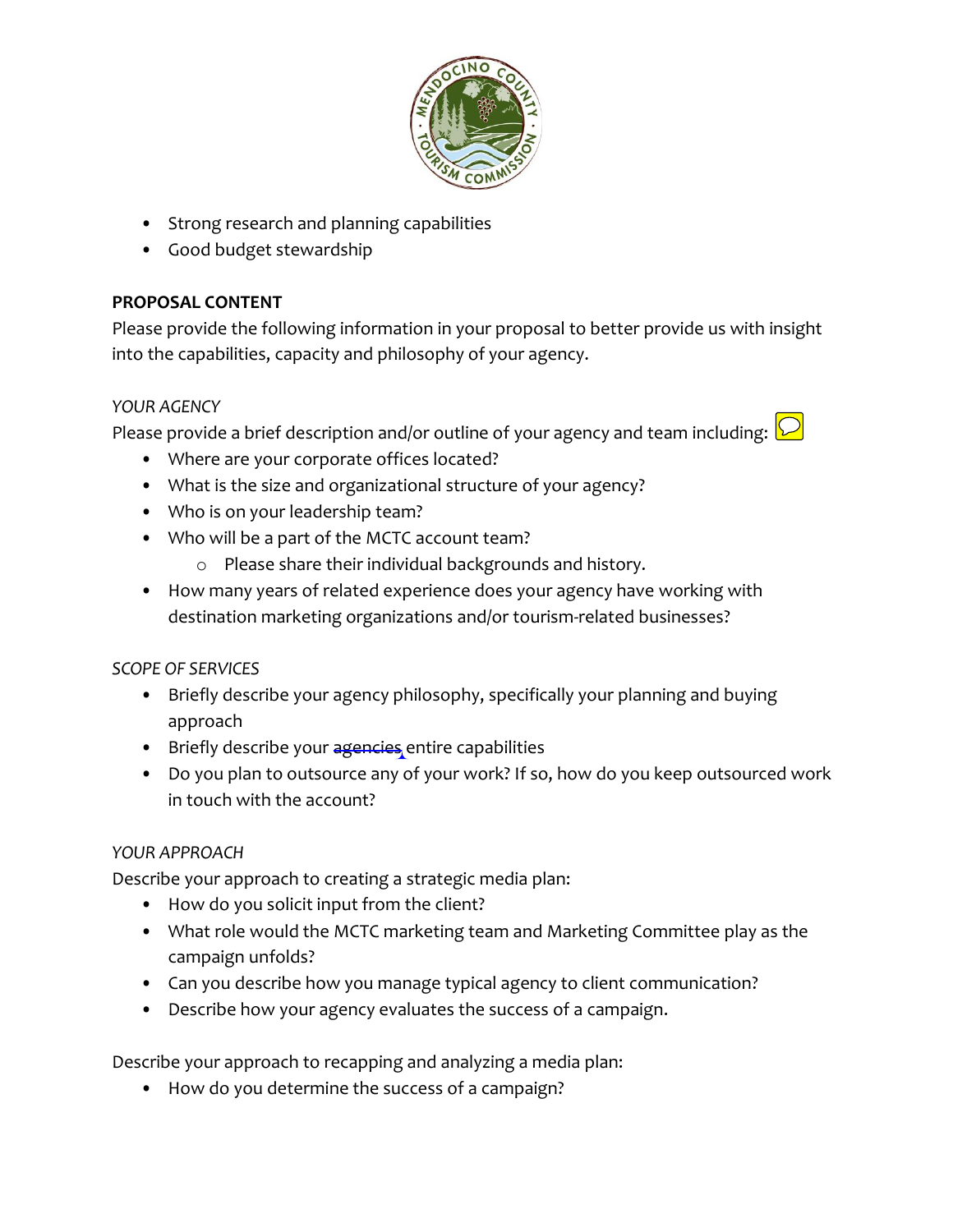

- Are you able to work with the media partners to ensure a quick turnaround of invoices and proof of performance?
- What tools do you use to track performance? How is that relayed to the client?

## *YOUR PRICING*

Please outline your specific billing structure, including any pro-bono work or concessions that you are willing to provide. Proposals will need to include a cost breakdown of the partnership, including commissions and any additional fees.

#### *TERMINATION OF CONTRACT*

MCTC will require standard termination clause language in the proposal. Please provide this information in the final proposal.

#### *REFERENCES*

- Please include a relevant client list related to destination marketing and/or tourismrelated businesses and the number of years you have worked with them.
- Please provide three relevant references that can speak to your media planning and buying services.

#### **PROPOSAL SUBMISSIONS**

Proposals can be sent to Brent Haugen, Executive Director at **brent@visitmendocino.com** on or before **Friday, August 19, 2016**. All eligible proposals will be reviewed by the Marketing Committee and finalized by the MCTC Board of Directors. All agencies submitting proposals will be notified via email or mail on the status and the final selection.

If there are more than  $(1)$  one agency for final consideration, MCTC may require for the final agencies to appear for a live interview or provide additional information to determine the final candidate.

#### **EVALUATION OF PROPOSALS**

Proposals will be evaluated on the following criteria:

- Insight and approach to developing a strategic digital media plan
- Examples of agency experience, relationships and staff that have resulted in successful, results-oriented campaigns